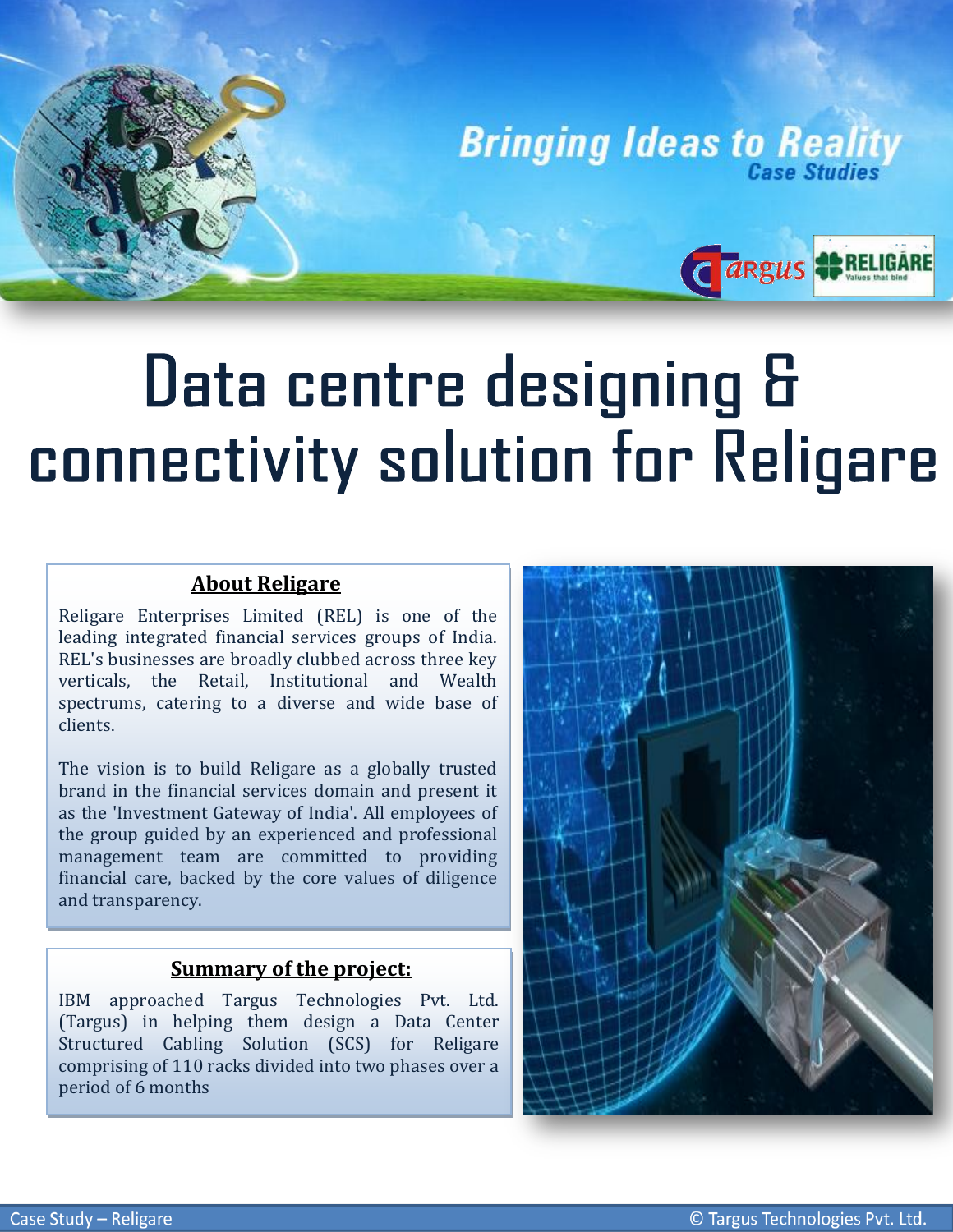

### **Business Challenge**

In September 2008, *IBM approached Targus Technologies Pvt. Ltd. (Targus) in helping them design a Data Center Structured Cabling Solution (SCS) for Religare comprising of 110 racks divided into two phases over a period of 6 months*. These racks were to hold different equipment ranging from Blade Servers to Cisco equipment. The Data Center is divided into five areas namely: Staging Area, Mux Room, High Density, Medium Density & Network Area.

 providing fiber and copper connectivity with sufficient redundancy. The challenge was to provide rack to rack connectivity between these five areas in a fashion as to allow flexibility in

Following were the specific requirements of Religare and were to be incorporated into the design of the SCS for the Data Center:

- No manual termination was to be done during the implementation of the Fiber Solution, this would allow minimum amount of losses and would avoid any human error that may arise due to physical termination of fiber
- Minimum amount of space was to be used for the passive equipment inside the racks
- Ports should be easily identifiable when seen from a distance, which would in turn help in faster trouble shooting etc.
- Expandability should be possible on a later date without having to increase the number of jack panels in the Server Racks.
- Sufficient space should be available in the Network Racks so that further jack panels can be mounted in the future

IBM also wanted Targus to design the rack placement in the Data Center along with the cable tray positioning under the false floor in the Data Center for which exact measurements were taken.

> we are committed to providing **argus** we are committed to providing<br>**argus** the highest standard of work,<br>service and understanding of client needs

i

l